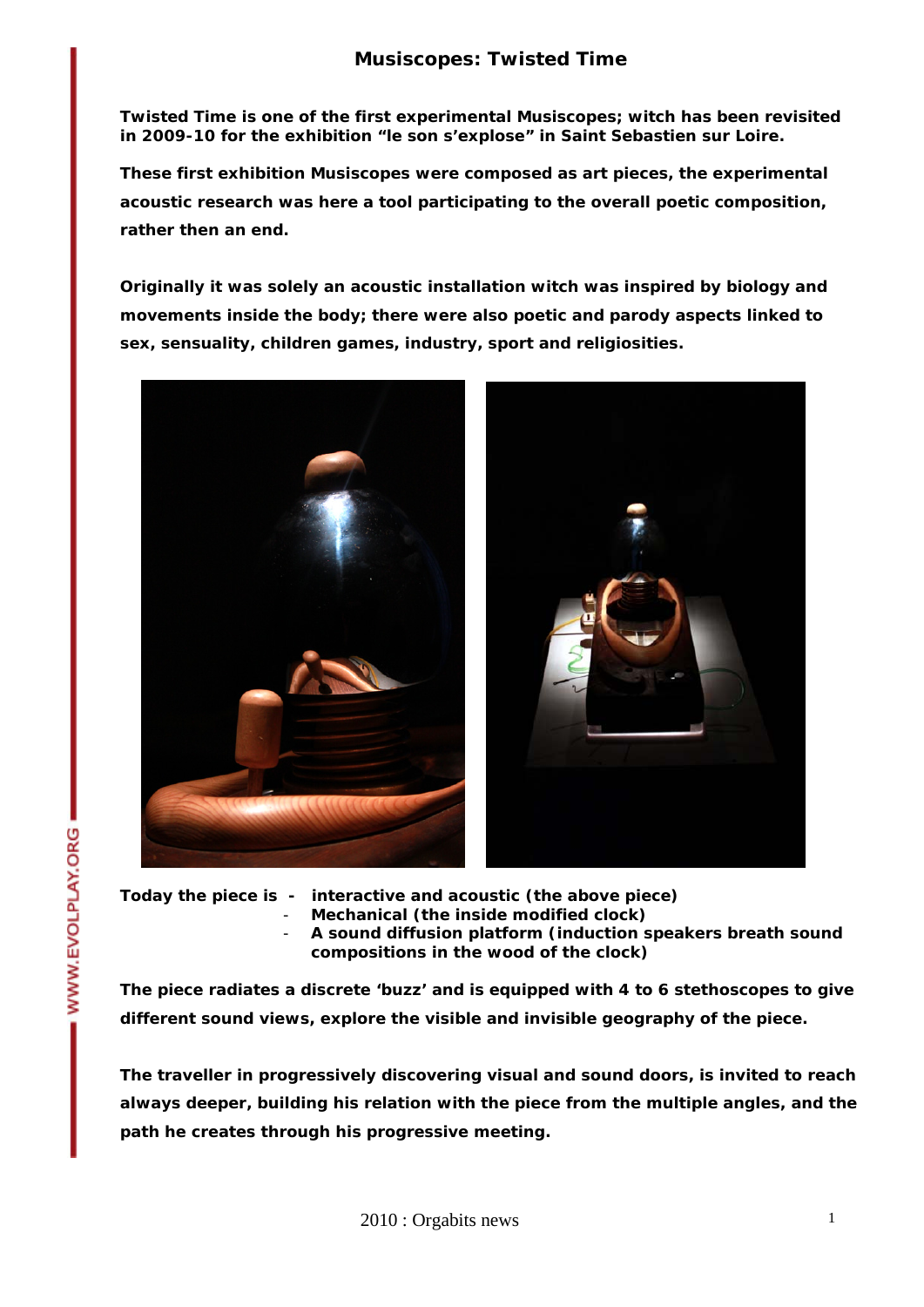**'Twisted Time' read from the inside out, culminates by a kind of mushroom to be manually set in motion; the copper spring from industrial machinery is topped by a shiny inverted football trophy.** 



**This top part links to a carved wooden box, then a little scale inside is activated to let flow copper marbles coming from hunting bullets mixed with beads such as a young girl would use to make pretty necklaces.** 



2010 : Orgabits news 2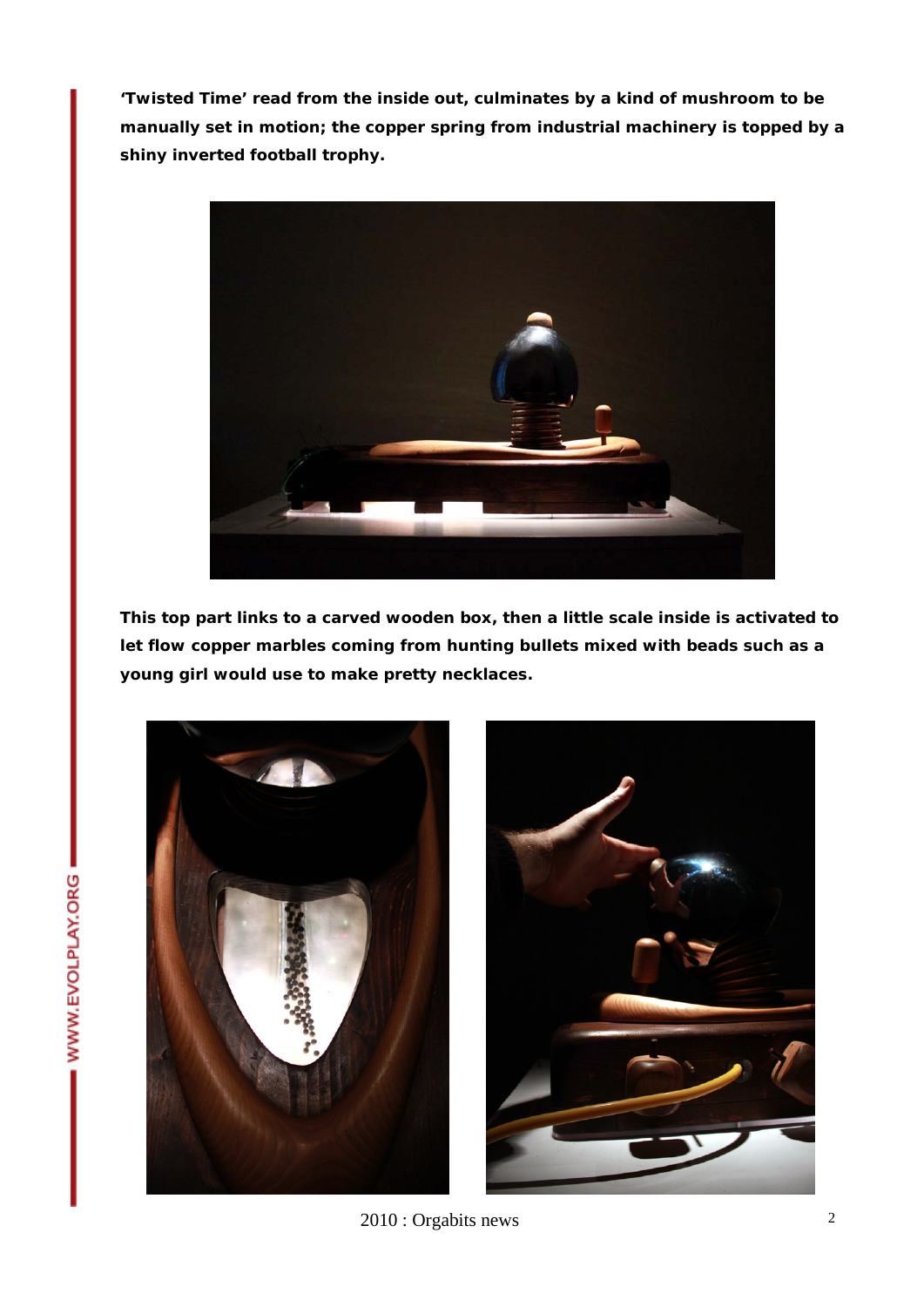**The white exhibition stand is actually the body, the hidden centre of the piece. An inside light, shines through an immobile marbles composition set on a Plexiglas window. From above this creates a well of light and a game of multiple layers of transparency with the movements inside the above little scale.** 



**On one of the sides of the stand, a discrete peeping hole with a wide angle lens such as found on house or apartment doors to check who is visiting, gives a new view of the inside and the marble floor composition** 



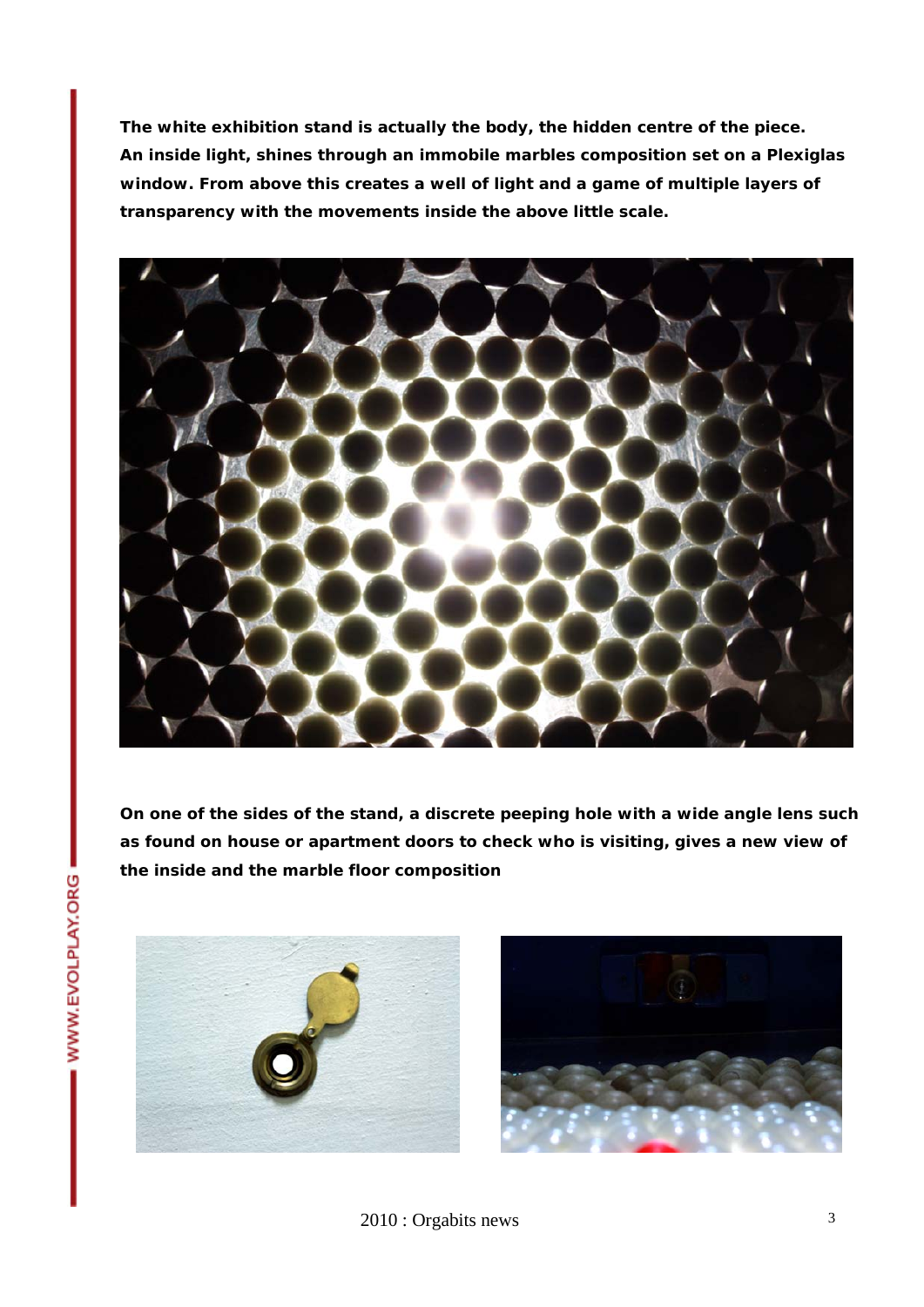**Not everybody will find all; finding new angles, little treasures and surprises, is there to awaken a complicity between the explorer and the piece… Somewhat as a walker will feel a complicity with nature to be lucky, attentive, or have been patient, and see the dolphin rise in a sea where for all others there was only water that day?** 

**Finally, underneath the marbles, there is the mechanical clock with modified hammered chimes. The clock is ticking time away and a stethoscope head is linked to the mechanism, since we don't know the clock is there, it is a little surprise. According to the exhibition I sometimes make a mix between the acoustic clock and the top Musiscope.** 



**The two to four inducer speakers, breath sound into the clocks wood to witch new stethoscopes are linked.** 

**Sound compositions can also communicate to the overall structure to be listened to with stethoscopes, or simply by putting ones ear on the surface of the exhibition stand, so one could find another resting in the dark against the piece, listening to deep sea compositions mixed with fruits and vegetable sound pieces** 

**The sound compositions can also be poetry or any recording according to the place, the theme of the exhibition…** 

## **Scenography:**

**Ideally this piece will be centred in a dark space or room by itself, a concentrated beam of light pointed at the shiny top, will create light lines on the wall; when the piece is activated these lines reflect and amplify the movements of the piece.** 

Nb: As this light effect is reflected light on walls in the dark, I have yet not managed to make a decent picture of it :-)